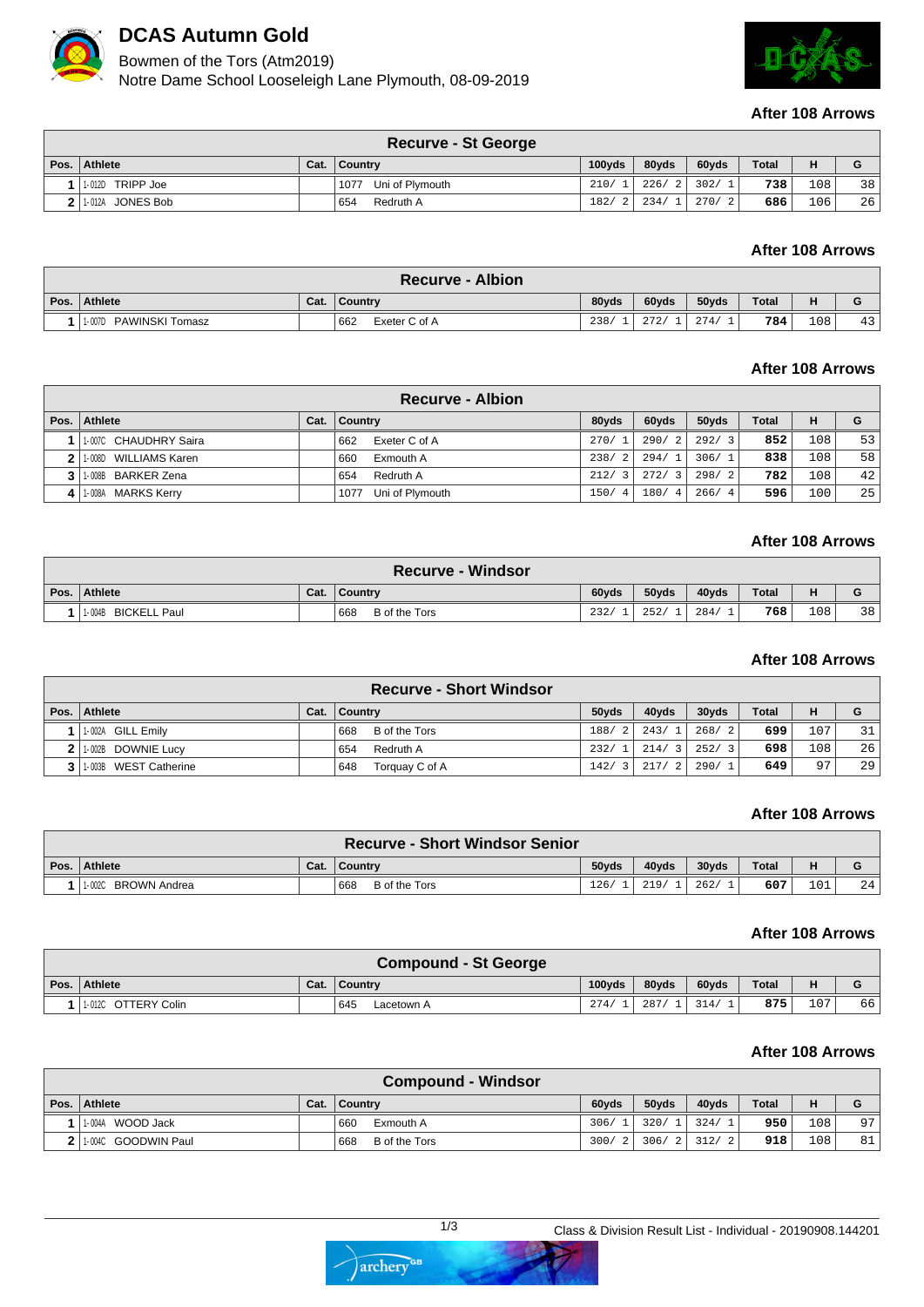

# **DCAS Autumn Gold**

Bowmen of the Tors (Atm2019)

Notre Dame School Looseleigh Lane Plymouth, 08-09-2019



#### **After 108 Arrows**

|      |                     |      | <b>Bare Bow - St George</b> |                     |       |       |              |                |   |
|------|---------------------|------|-----------------------------|---------------------|-------|-------|--------------|----------------|---|
| Pos. | Athlete             | Cat. | ∣ Country                   | 100 <sub>v</sub> ds | 80vds | 60yds | <b>Total</b> | н              | G |
|      | 1-012B REES Phillip |      | 662<br>Exeter C of A        | 73/                 |       | 143/  | 351          | 71<br><b>.</b> |   |

### **After 108 Arrows**

|      |                       | <b>Bare Bow - Albion</b> |       |       |           |              |     |    |
|------|-----------------------|--------------------------|-------|-------|-----------|--------------|-----|----|
| Pos. | Athlete               | Cat.   Country           | 80vds | 60yds | 50vds     | <b>Total</b> | н   | G  |
|      | 1-008C CUSACK Shelagh | 2220<br>Junction A       | 167/  | 256/1 | 272/1     | 695          | 105 | 36 |
|      | 1.007B GRASSIE Karen  | 662<br>Exeter C of A     | 121/  | 206/2 | 264/<br>2 | 591          | 99  | 22 |

#### **After 108 Arrows**

|      |                         |      | <b>Bare Bow - Short Windsor</b> |       |       |       |              |     |    |
|------|-------------------------|------|---------------------------------|-------|-------|-------|--------------|-----|----|
| Pos. | Athlete                 | Cat. | Country                         | 50vds | 40yds | 30yds | <b>Total</b> | н   |    |
|      | 1-003A<br>MARTYN Sophie |      | 668<br>B of the Tors            | 246/  | 214.  | 290/  | 750          | 108 | 35 |

#### **After 108 Arrows**

|      |                   |      | <b>Bare Bow - Junior Windsor</b> |       |       |       |              |    |                               |
|------|-------------------|------|----------------------------------|-------|-------|-------|--------------|----|-------------------------------|
| Pos. | Athlete           | Cat. | ∣ Countrv                        | 40vds | 30yds | 20yds | <b>Total</b> | н  | $\overline{\phantom{a}}$<br>u |
|      | 1-001B BROWN Jake |      | 668<br>B of the Tors             | 109/  | 147/  | 198/  | 454          | 84 | 14                            |

### **After 108 Arrows**

| <b>Horse Bow - St George</b> |      |                  |                     |       |       |              |    |  |  |  |
|------------------------------|------|------------------|---------------------|-------|-------|--------------|----|--|--|--|
| Pos. Athlete                 | Cat. | ∣ Countrv        | 100 <sub>v</sub> ds | 80vds | 60yds | <b>Total</b> |    |  |  |  |
| CONISBEE Sarah<br>1-009C     |      | 654<br>Redruth A |                     | 16,   | 59/   | 82           | 26 |  |  |  |

#### **After 108 Arrows**

| <b>Horse Bow - Albion</b> |                             |      |                   |       |       |          |              |    |  |  |
|---------------------------|-----------------------------|------|-------------------|-------|-------|----------|--------------|----|--|--|
| Pos. $\vert$              | Athlete                     | Cat. | $\vert$ Country   | 80vds | 60yds | 50yds    | <b>Total</b> |    |  |  |
|                           | <b>BROOM Matt</b><br>1-006D |      | 645<br>Lacetown A | 12/   | 74/   | 92/      | 178          | 48 |  |  |
| າ                         | 1-006B CARDY Ben            |      | 645<br>Lacetown A | 9/    | 59/   | 67<br>-2 | 135          | 27 |  |  |

#### **After 108 Arrows**

| <b>Horse Bow - Albion</b> |      |                   |       |       |       |              |    |  |  |  |
|---------------------------|------|-------------------|-------|-------|-------|--------------|----|--|--|--|
| Pos. Athlete              | Cat. | ∣ Country         | 80vds | 60yds | 50yds | <b>Total</b> | н  |  |  |  |
| BROOM Wendv<br>1-006C     |      | 645<br>Lacetown A | 8/    | 39,   | 43/   | 90           | 24 |  |  |  |

#### **After 108 Arrows**

| Long Bow - St George |                       |      |                       |           |       |       |              |    |                |  |
|----------------------|-----------------------|------|-----------------------|-----------|-------|-------|--------------|----|----------------|--|
| Pos.                 | Athlete               | Cat. | <b>Country</b>        | 100yds    | 80yds | 60yds | <b>Total</b> | н  | G              |  |
|                      | 1-011B TWIGG Rob      |      | Exmouth A<br>660      | 117/1     | 126/1 | 228/1 | 471          | 93 | 17             |  |
|                      | 1-011C PHILLIPS Paul  |      | 1438 A of the West    | 117/2     | 107/3 | 118/4 | 342          | 74 | 7 <sup>1</sup> |  |
|                      | 1-009D CARDY Mark     |      | 645<br>Lacetown A     | 31/<br>4  | 113/2 | 99/6  | 243          | 61 | $\overline{3}$ |  |
|                      | 1-011D WILLIAMS Scott |      | Exmouth A<br>660      | 45/3      | 67/4  | 119/3 | 231          | 55 | $\overline{3}$ |  |
| 5                    | 1-010C HINGSTON Keith |      | Exmouth A<br>660      | 28/<br>5. | 55/5  | 109/5 | 192          | 40 | 4 <sup>1</sup> |  |
| 6                    | 1-011A BANCROFT Neil  |      | Torquay C of A<br>648 | 16/<br>8' | 32/8  | 120/2 | 168          | 44 | $\overline{2}$ |  |
|                      | 1-010D MOORE Bryan    |      | Torquay C of A<br>648 | 24/<br>6  | 43/6  | 64/7  | 131          | 39 |                |  |
| 8                    | 1-010A HOSEGOOD Kenny |      | Redruth A<br>654      | 18/       | 34/7  | 50/8  | 102          | 30 | $\overline{0}$ |  |